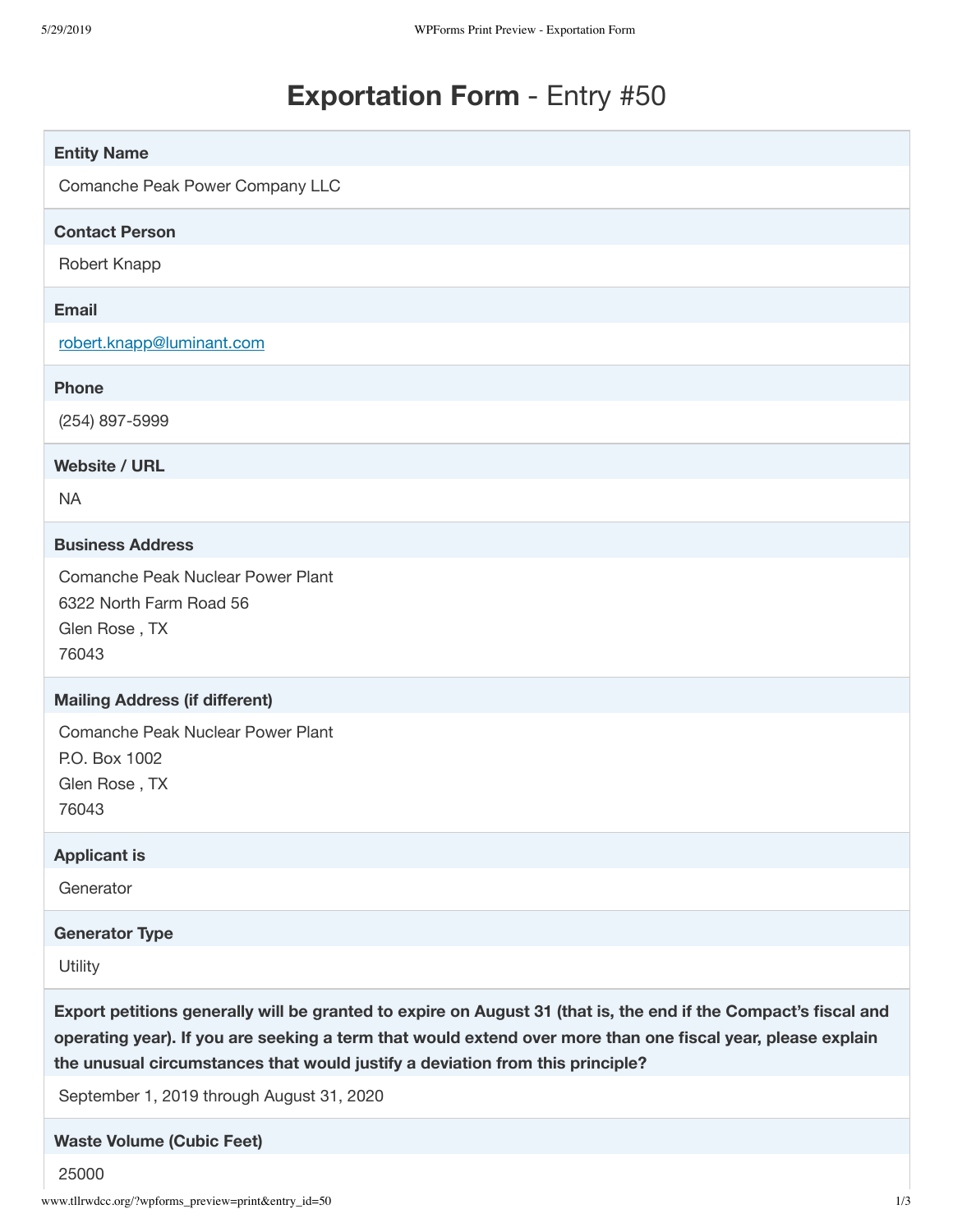#### **Waste Radioactivity (Curies)**

5

# **Waste Classification**

Class A

## **Name and Location of Proposed Treatment and /or Disposal Facility**

Energy Solutions LLC, Bear Creek Facility, Oak Ridge, TN/ Energy Solutions LLC, Non-compact commercial facility near Clive UT

## **Approximate Date of Proposed Exportation (if known)**

As needed during petition term

## **Waste Description**

Class A low dose rate Dry Active Waste

#### **Justification for Exportation**

Comanche Peak seeks the permanent disposal of the waste described herein pursuant to an existing long-term disposal agreement with Energy Solutions LLC for low-level radioactive waste from Comanche Peak. Although Comanche Peak will likely utilize the RCRA facility for the disposal of a portion of our generated LLRW, the option of exporting the LLRW to Energy Solutions needs to be secured to ensure Comanche Peak has an economical disposal site to use.

**Does Applicant have any unresolved violation(s), complaint(s), unpaid fee(s), or past due report(s) with the Texas Low-Level Radioactive Waste Disposal Compact Committee?**

No.

**Does Applicant have any unresolved violation(s), complaint(s), unpaid fee(s), or past due reports associated with radioactive waste receipt, storage, handling, management, processing, or transportation pending with any other regulatory agency with jurisdiction to regulate radioactive material including, without limitation, the Texas Commission on Environmental Quality (TCEQ)?**

No.

## **Applicant hereby certifies\* the following:**

The information provided herein is complete, accurate, and correct.

The low-level radioactive waste for which this Export Petition is submitted will be packaged and shipped in accordance with applicable state and federal regulations and is acceptable for disposal at the proposed disposal facility.

# **Name**

Gregory Wood